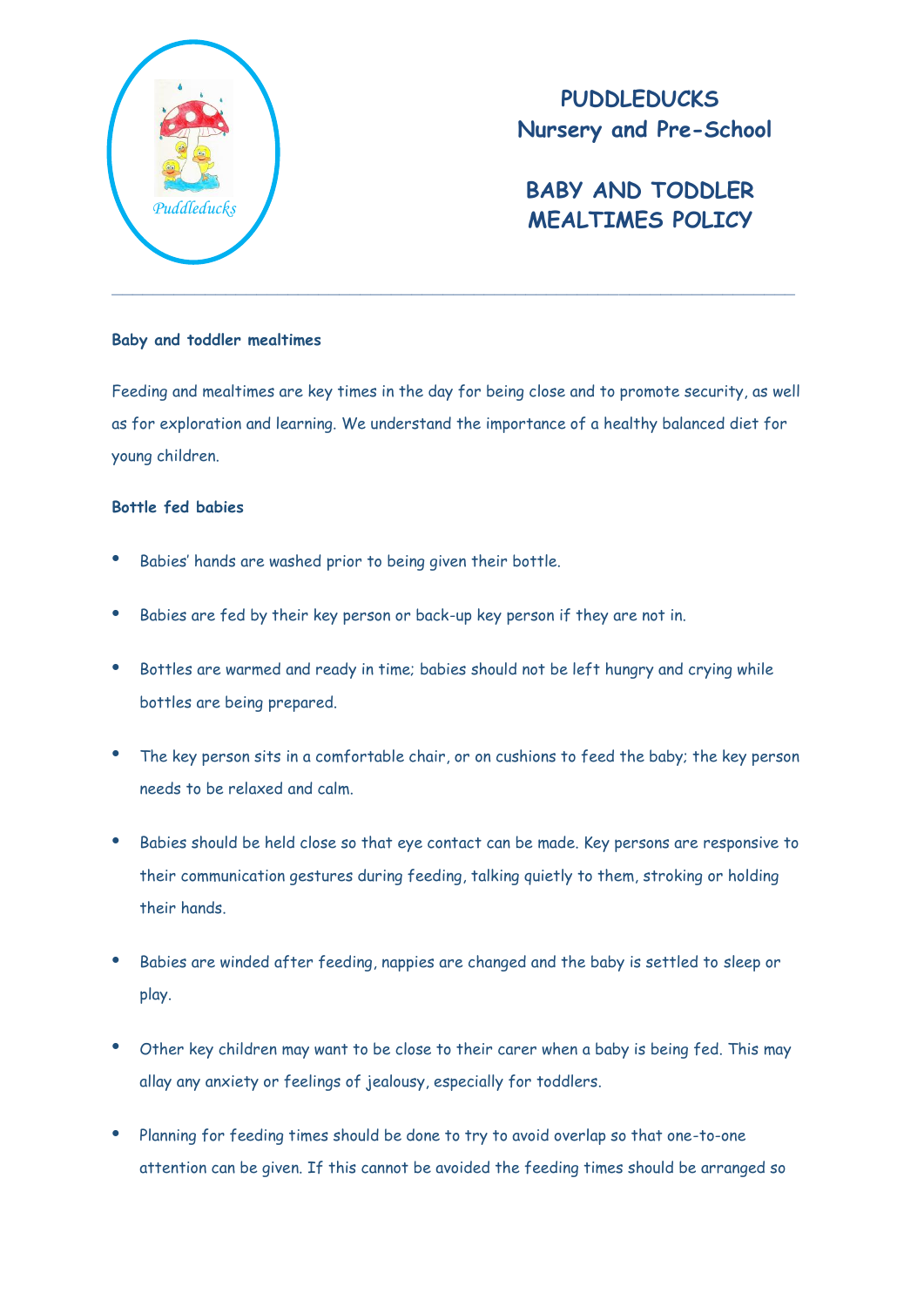that the key person can comfortably be with both babies at the same time. Unless in extreme circumstances, feeding should not be regarded as a shared task; unfamiliar carers should not take over feeding times just to 'get it done'.

 Babies will want to hold their own bottles, but they are never left propped up with a bottle to feed themselves.

#### **Toddler mealtimes**

- For the most part, older babies and toddlers who are feeding themselves have their meals in their space, with their key group and key person.
- Staff who are eating with the children must role-model hygiene, healthy eating and best practice at all times, for example not drinking cans of fizzy drinks in front of the children.
- Food is brought to their room in serving dishes on a trolley.
- Staff arrange the table before toddlers sit down; there should be no waiting time.
- Babies' and toddlers' hands are wiped/washed clean before their meal.
- Key persons serve their children; they ask their children what they want; they do not put food on plates if the toddler indicates that they do not want it. Toddlers can get very upset if their detested food is put in front of them; they do not understand 'try a little bit' in the way an older child does.
- Babies and toddlers are not discouraged from eating with their fingers; this exploration of their food with their hands is the beginning of self-feeding. When they have finished, they may wish to 'play' further with any remaining food. It is fine for them to get a bit messy; they, and their table can be cleaned afterwards.
- Babies and toddlers are given time to eat at their own pace and are not hurried to fit in with adults' tasks and breaks.
- Mealtimes are relaxed opportunities for social interaction of babies and toddlers with their group and the adults who care for them. It is a time of sensory learning and learning skills, as well as for the fundamental satisfaction of being fed.